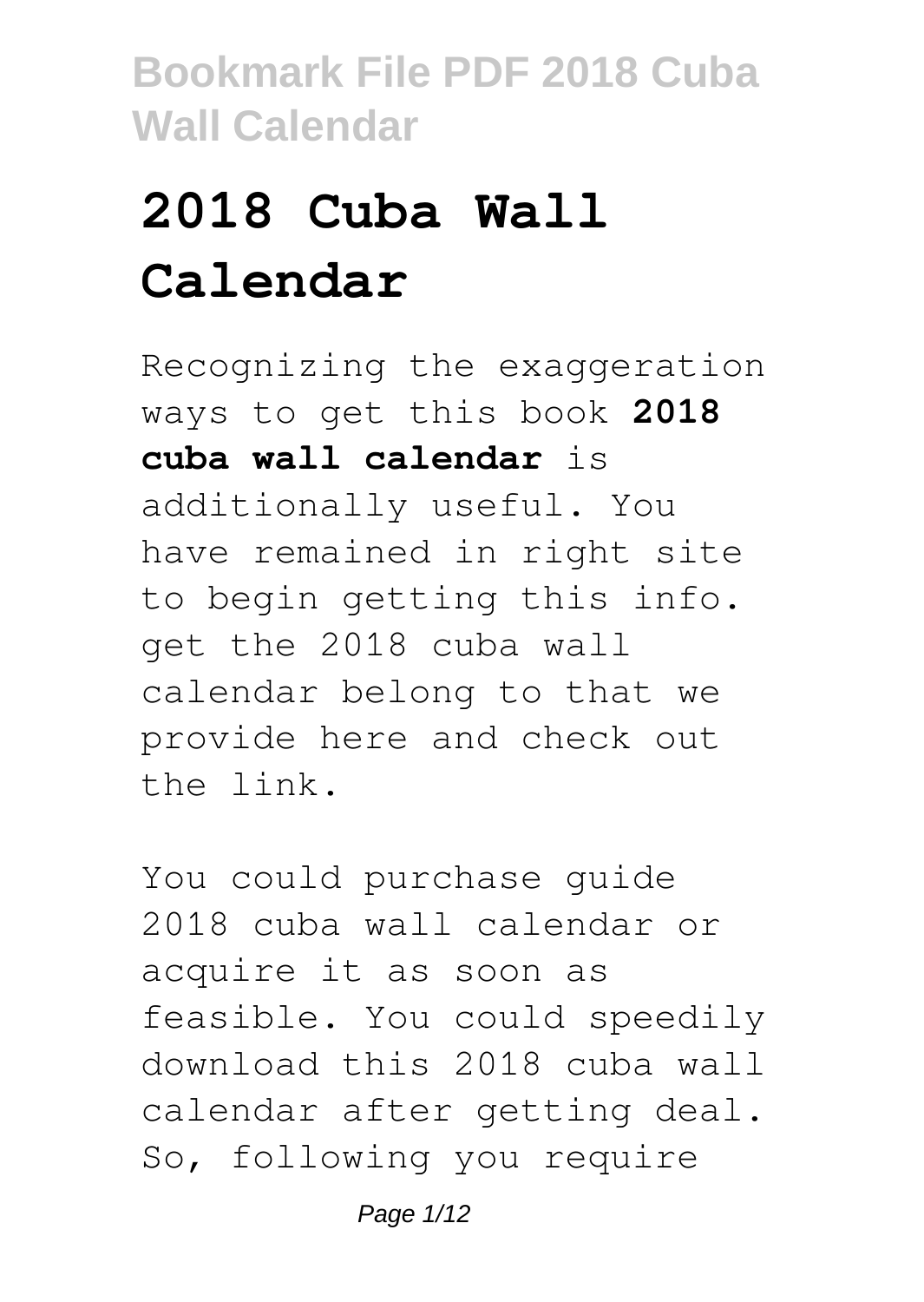the book swiftly, you can straight get it. It's consequently completely easy and so fats, isn't it? You have to favor to in this song

FeedBooks: Select the Free Public Domain Books or Free Original Books categories to find free ebooks you can download in genres like drama, humorous, occult and supernatural, romance, action and adventure, short stories, and more. Bookyards: There are thousands upon thousands of free ebooks here.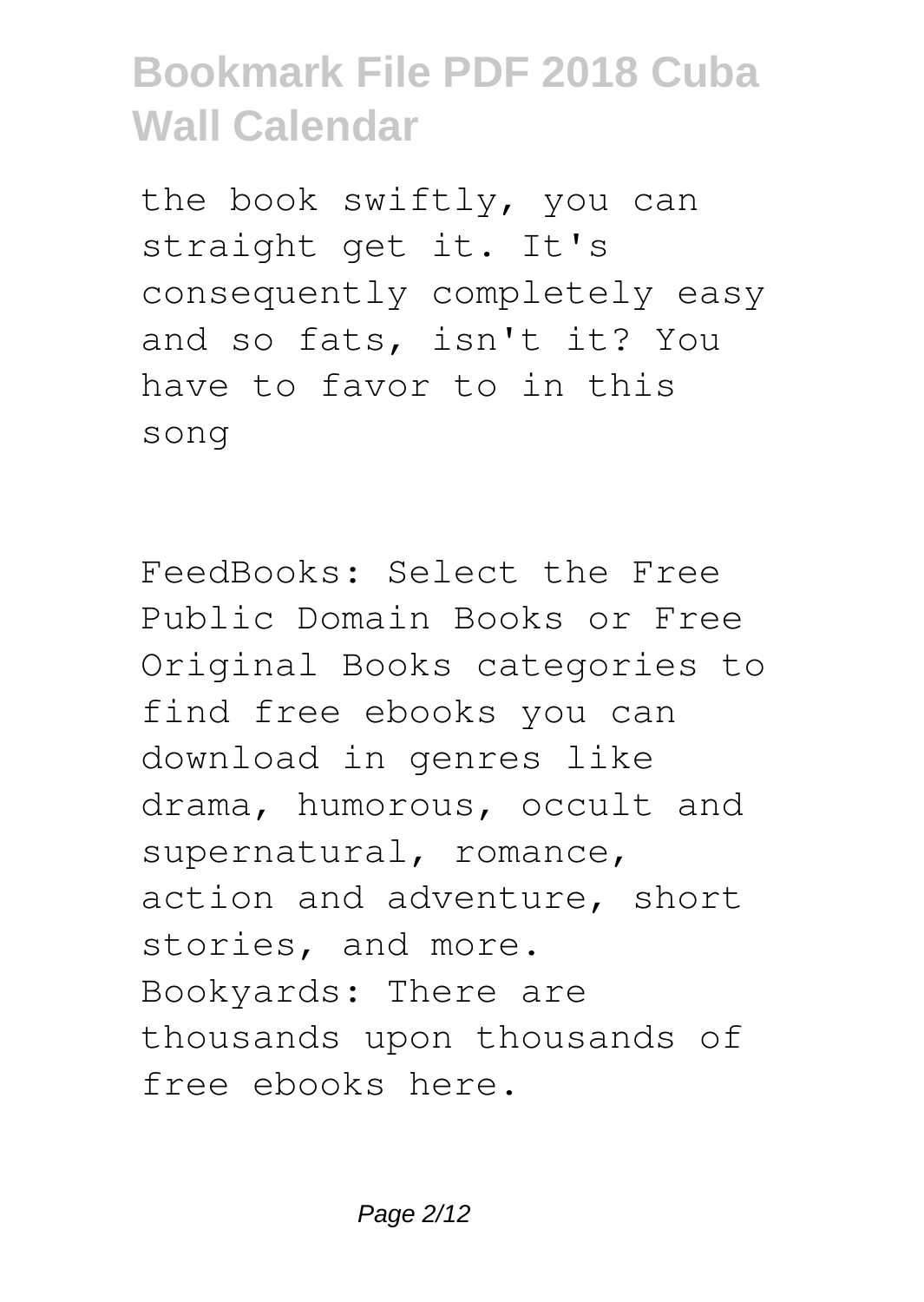### **Chile GDP | 2021 Data | 2022 Forecast | 1960-2020**

**...** The Gross Domestic Product (GDP) in Ghana was worth 72.35 billion US dollars in 2020, according to official data from the World Bank. The GDP value of Ghana represents 0.06 percent of the world economy. GDP in Ghana averaged 14.67 USD Billion from 1960 until 2020, reaching an all time high of 72.35 USD Billion in 2020 and a record low of 1.22 USD Billion in 1960.

#### **Margarita Engle**

While Cuba was officially and often militantly atheist for decades after Page 3/12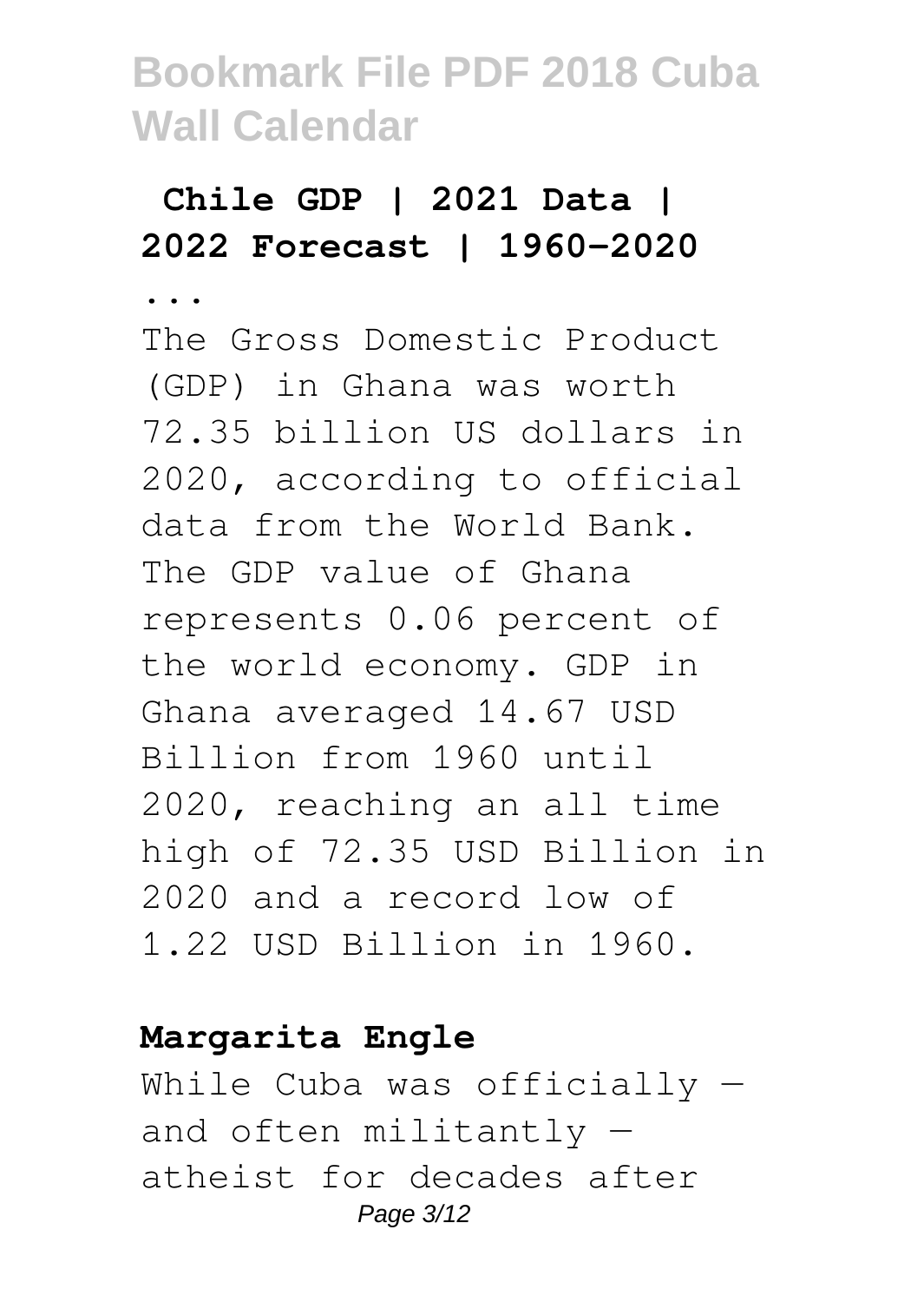the 1959 revolution led by Fidel Castro, it has become more tolerant of religions over the past quarter century. That has meant a greater opening not only the once-dominant Roman Catholic Church, but also to Afro-Cuban religions, protestants and Muslims.

### **Sense8 (TV Series 2015–2018) - Full Cast & Crew - IMDb**

A SONG OF FRUTAS. From Pura Belpré Award–winning author Margarita Engle comes a lively, rhythmic picture book about a little girl visiting her grandfather who is a pregonero—a singing street vendor in Cuba—and helping him sell his Page 4/12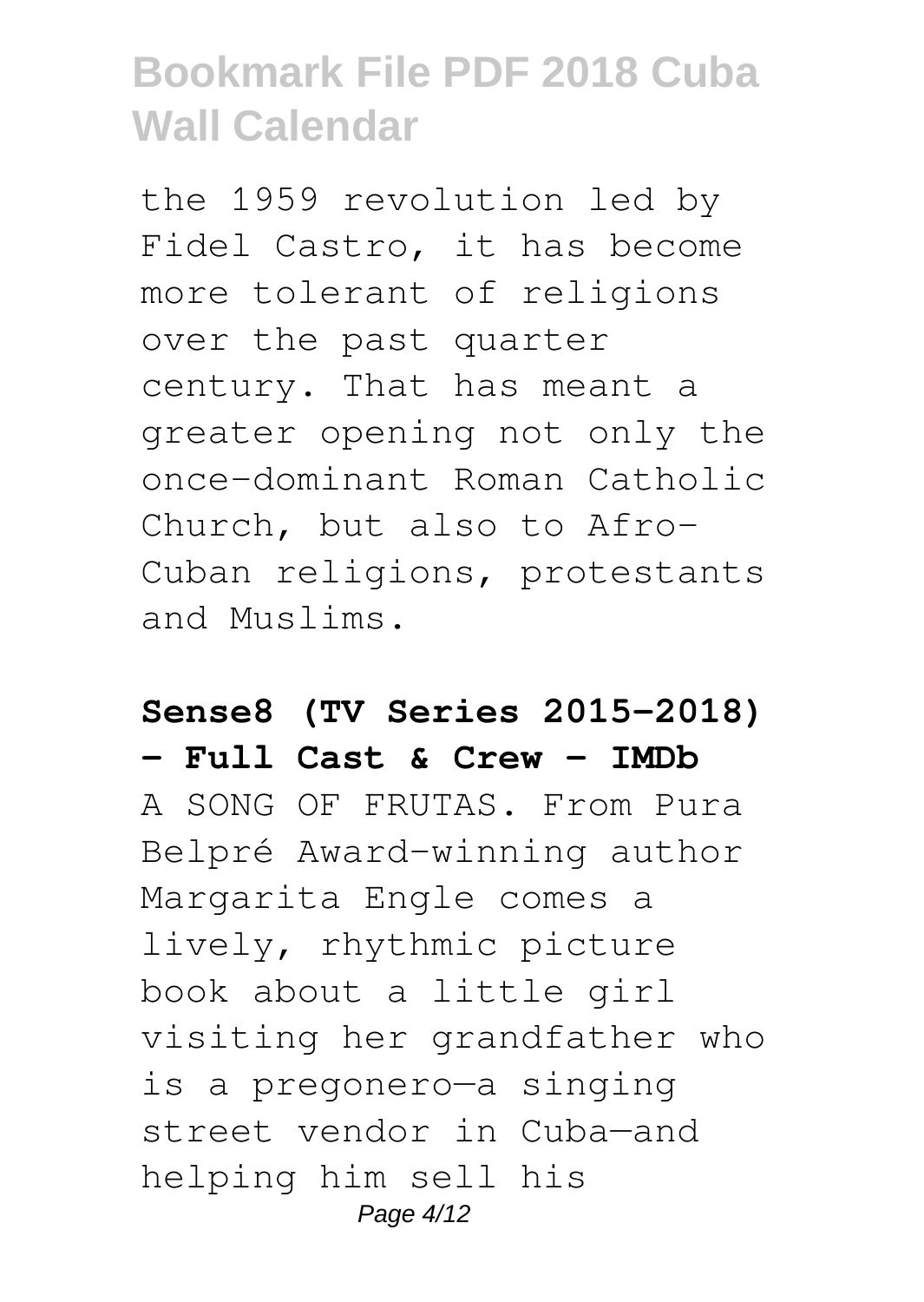frutas.. When we visit mi abuelo, I help him sell frutas, singing the names of each fruit as we walk, our footsteps like drumbeats, our hands like maracas ...

#### **2018 - Wikipedia**

The 2018 Atlantic hurricane season was the third in a consecutive series of aboveaverage and damaging Atlantic hurricane seasons, featuring 15 named storms, 8 hurricanes, and 2 major hurricanes, which caused a total of over \$50 billion (2018 USD) in damages and at least 172 deaths. More than 98% of the total damage was caused by two hurricanes (Florence and Michael). The Page 5/12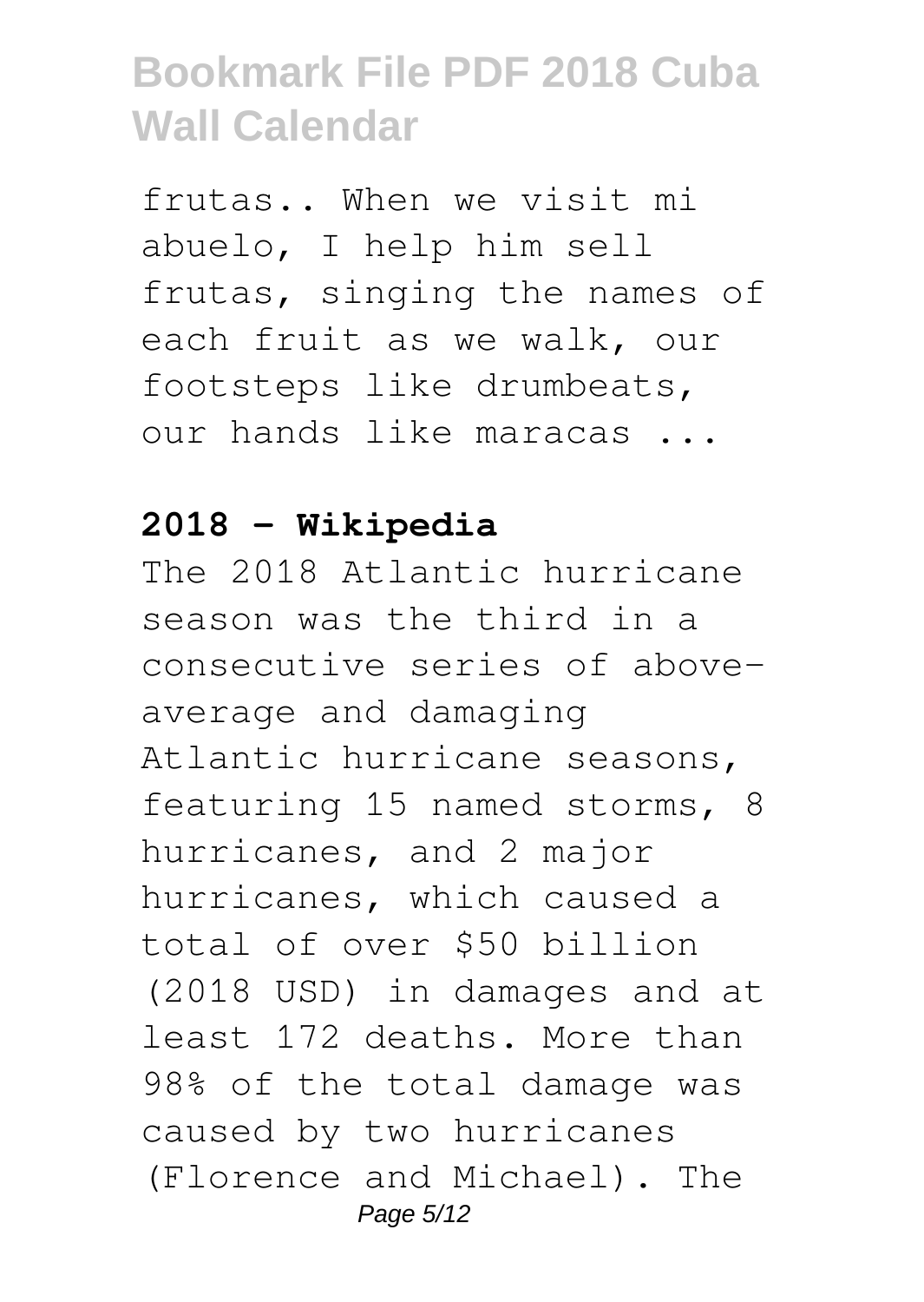season officially ...

### **Outlook – free personal email and calendar from Microsoft**

"The sky is falling! The sky is falling! Wake up before it's too late!" by Larry Tomczak Soon we "celebrate" the 12th anniversary of former Vice President Al Gore's movie "An Inconvenient Truth" revealing the "grave" threat of global warming. On January 26, 2006 the Washington Post stated Al "believes humanity may have only 10 years left to save the planet from turning ...

#### **In Cuba, Divisions Over Law** Page 6/12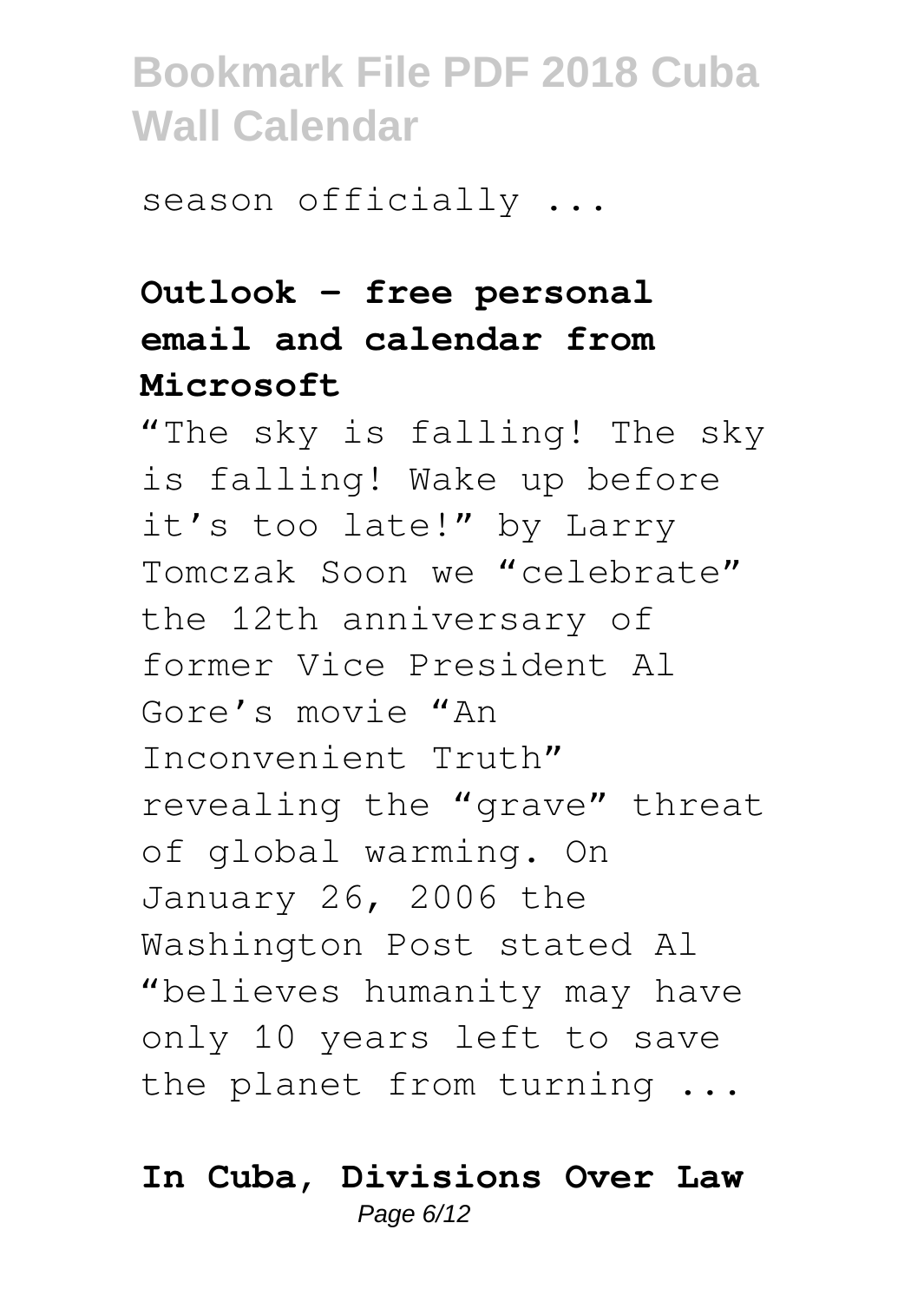#### **to Allow Same-Sex Marriage**

**...**

Expand your Outlook. We've developed a suite of premium Outlook features for people with advanced email and calendar needs. A Microsoft 365 subscription offers an ad-free interface, custom domains, enhanced security options, the full desktop version of Office, and 1 TB of cloud storage.

### **Ghana GDP | 2021 Data | 2022 Forecast | 1960-2020 ...** Secure .gov websites use HTTPS. A lock ( ) or https:// means you've safely connected to the .gov website. Share sensitive information only on Page 7/12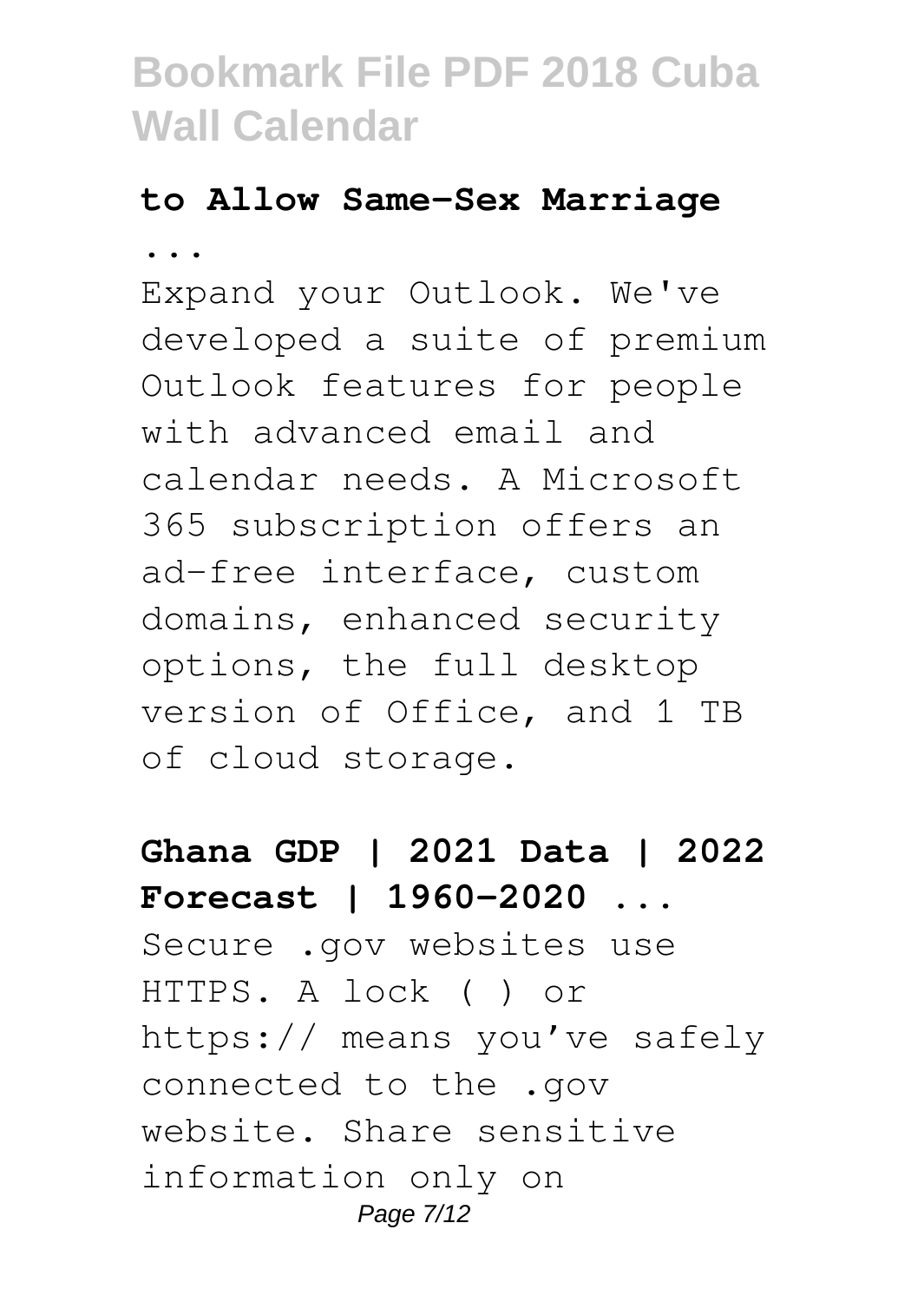official, secure websites.

### **Timeline of federal policy on immigration, 2017-2020**

**...**

Sense8 (TV Series 2015–2018) cast and crew credits, including actors, actresses, directors, writers and more.

### **Holidays and observances in Germany in 2021**

See also: Federal policy on immigration, 2017-2020 On January 8, 2019—the 18th day of a partial government shutdown that began over border wall funding—President Donald Trump called on Congress to allocate \$5.7 billion to build a wall or steel Page 8/12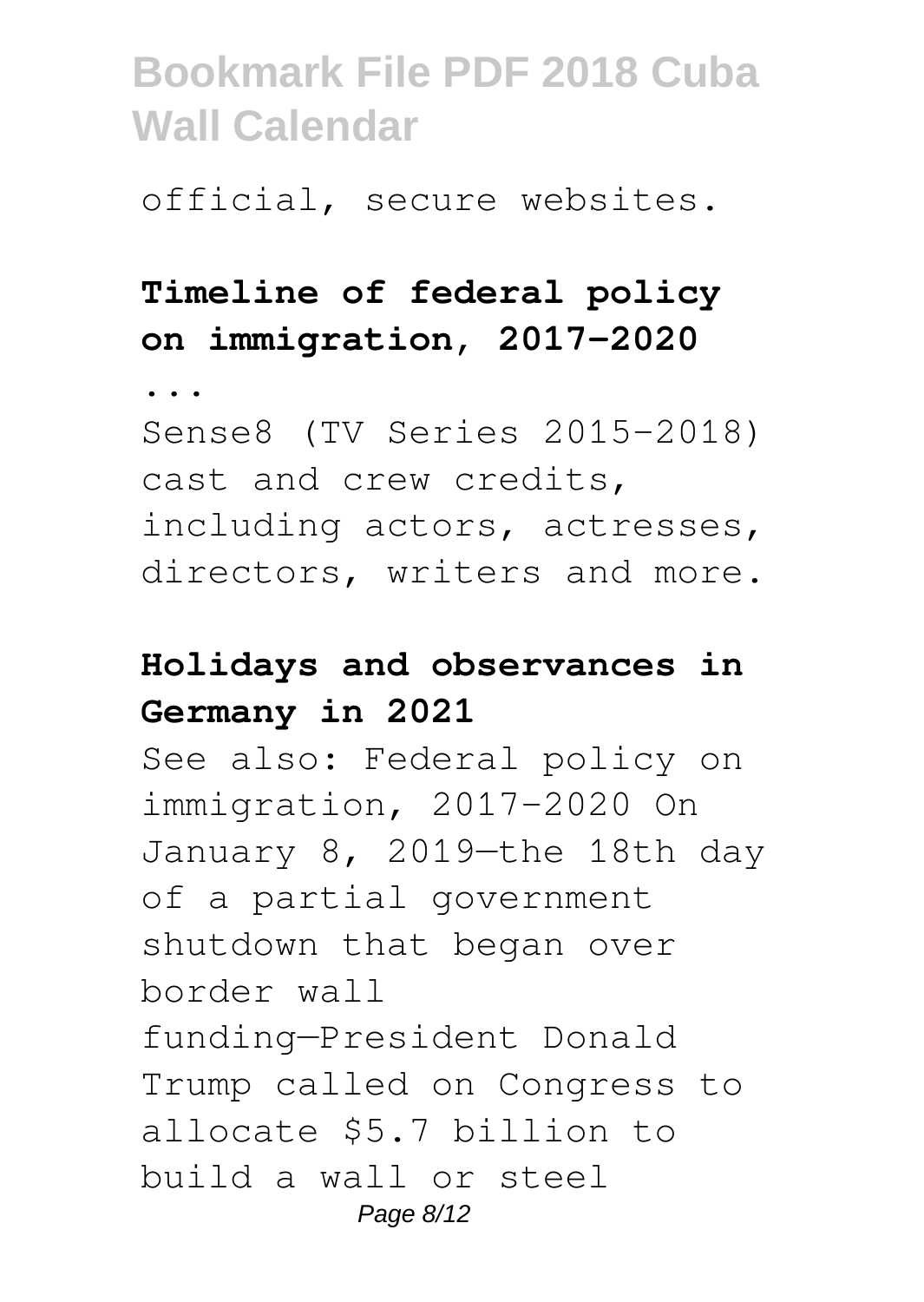barrier on the southern border to protect the nation. In the televised address from the Oval Office, Trump said that there was a humanitarian and ...

### **Top MLB International Prospects 2018**

Christmas Eve. Christmas Eve is the day before Christmas Day and the start of the Christmas celebration. It always falls on December 24 in Germany.

#### **2018 Cuba Wall Calendar**

2018 was a common year starting on Monday of the Gregorian calendar, the 2018th year of the Common Page 9/12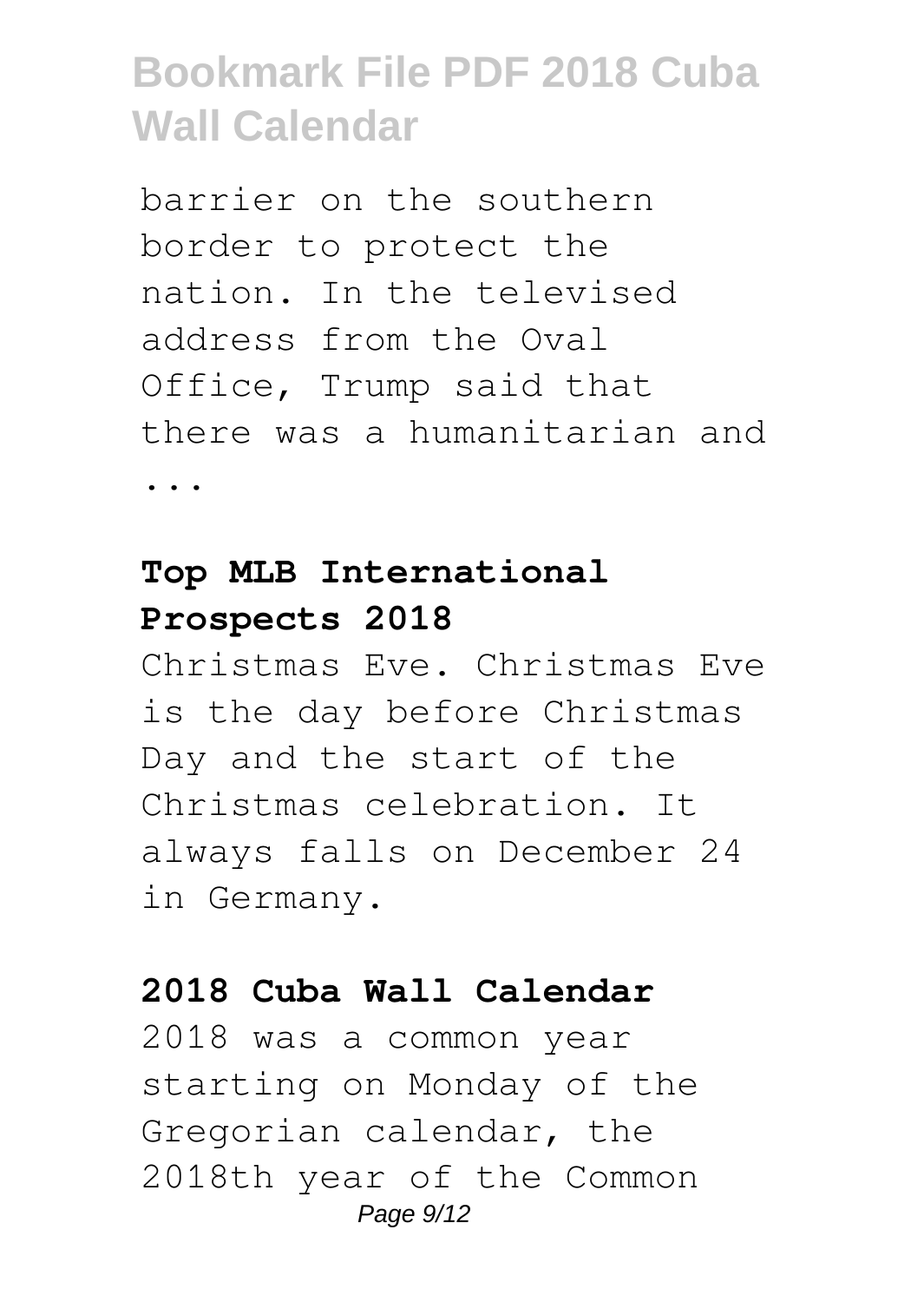Era (CE) and Anno Domini (AD) designations, the 18th year of the 3rd millennium and the 21st century, and the 9th year of the 2010s decade.

### **2018 Movies - List of Movies Released in 2018**

The Gross Domestic Product (GDP) in Chile was worth 252.90 billion US dollars in 2020, according to official data from the World Bank. The GDP value of Chile represents 0.22 percent of the world economy. GDP in Chile averaged 84.11 USD Billion from 1960 until 2020, reaching an all time high of 297.60 USD Billion in 2018 and a record low of Page 10/12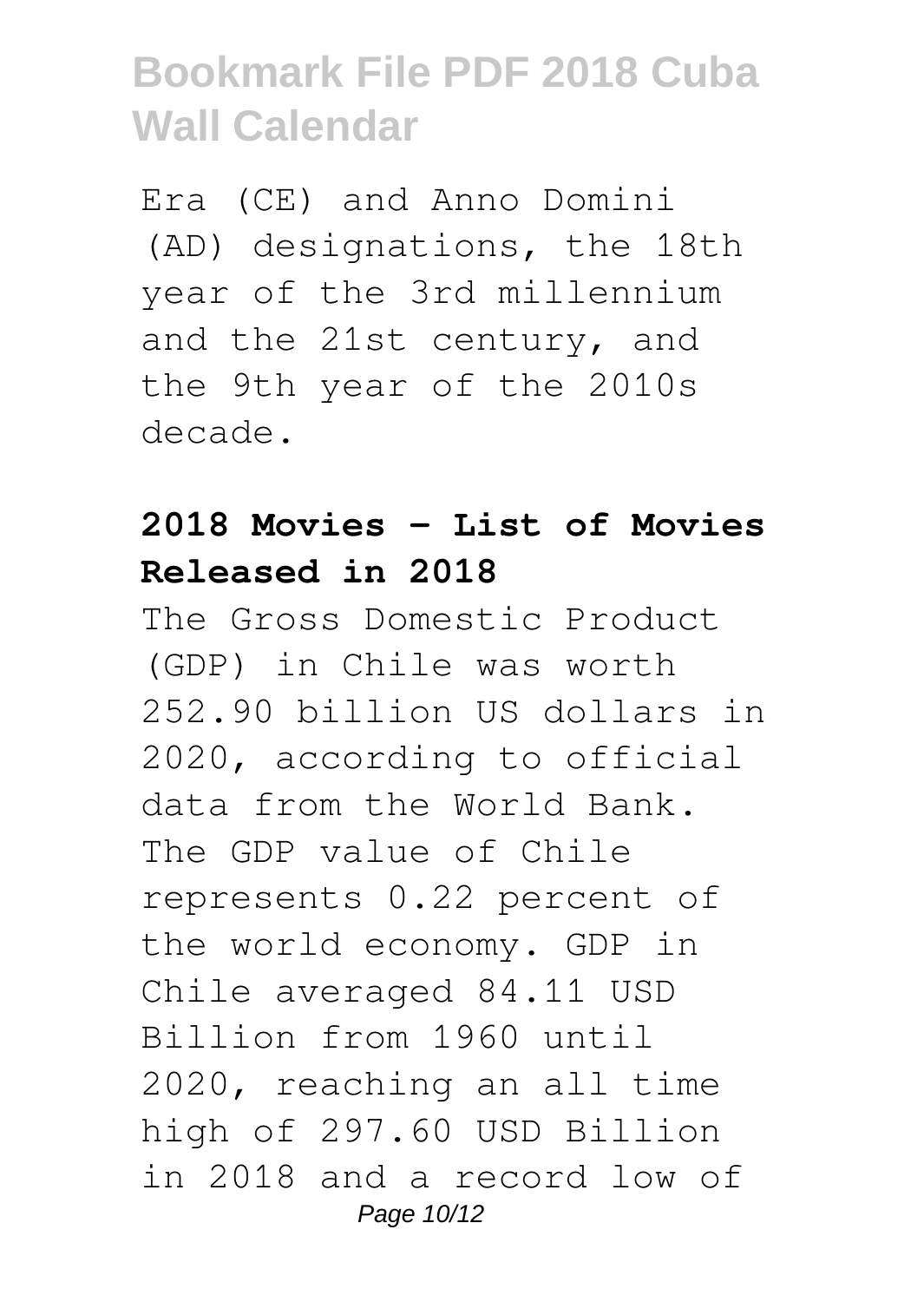4.10 USD Billion in 1960.

### **2018 Atlantic hurricane season - Wikipedia**

2018 Movies: A list of movies in theaters + released in 2018. We provide 2018 movie release dates, cast, posters, trailers and ratings. Top movies 2018: Jurassic World: Fallen Kingdom • Venom • The Incredibles 2 • Maze Runner: The Death Cure

### **Press Releases - United States Department of State**

2020-21 MLB International Prospects Signing Preview. Ben Badler's team-by-team previews of the top international names expected Page 11/12